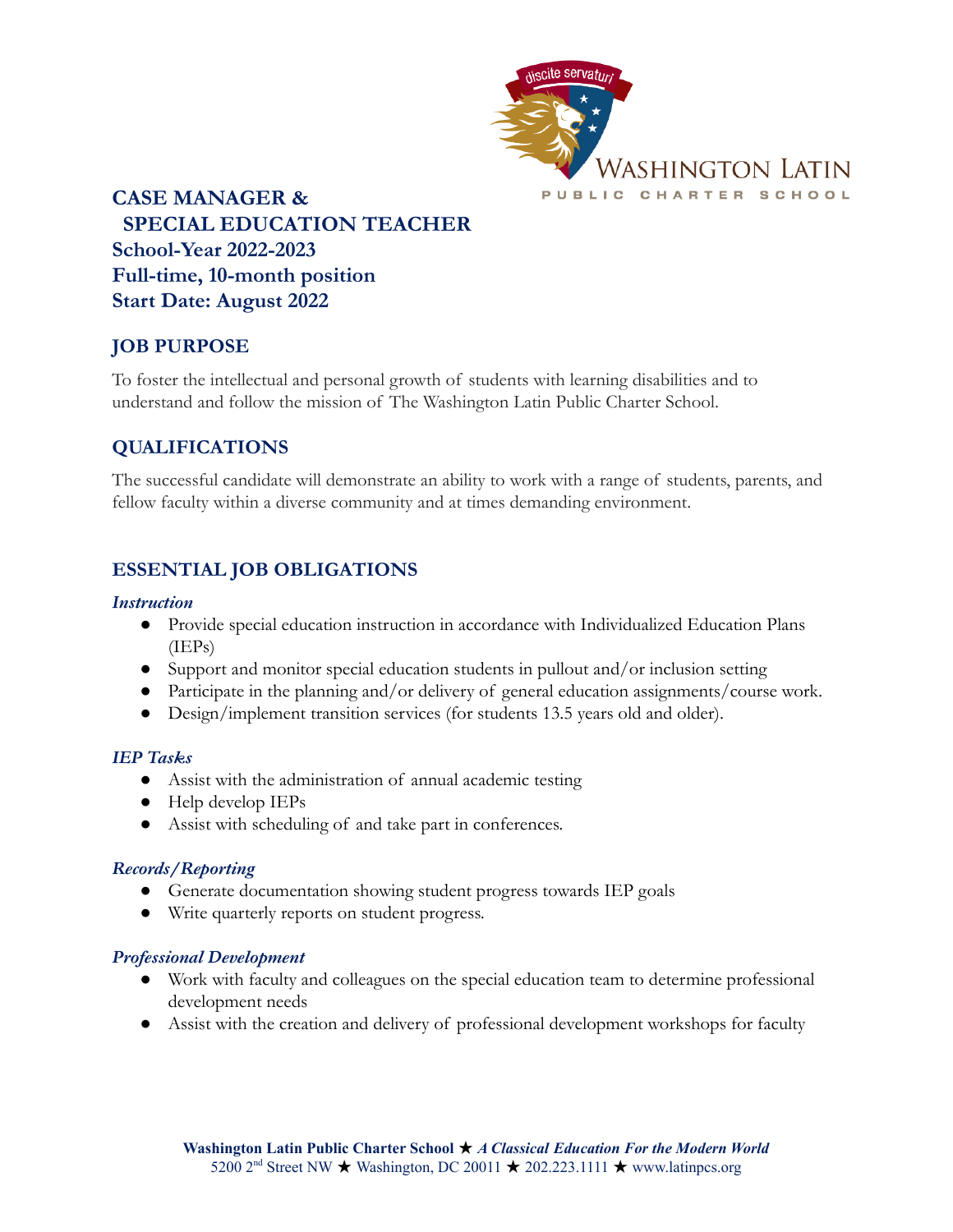Qualified applicants should submit a résumé, letter, and list of references to[jobs@latinpcs.org](mailto:jobs@latinpcs.org).

# **WHO YOU ARE**

You are a master of your field, a curious lifelong learner, and someone who loves working with and for kids. Additionally, you consistently do the following:

# **For Students**

- $\checkmark$  Support our respectful, orderly, safe environment in which academic inquiry is highly valued and ideas are freely explored;
- ✓ Consistently support high academic and personal expectations for students both in and out of one's classroom;

### **For Colleagues and Administrators**

- ✓ Respect one's colleagues and administrators in word and deed;
- $\checkmark$  Play a role at all times in maintaining a school atmosphere of civility, decency, and respect among students, faculty, and administrators;

### **For Parents**

- $\angle$  Recognize the partnership between school and home as a crucial component of a student's experience in school;
- $\angle$  Be willing to invest the time to develop and maintain relationships with families;

# **For Oneself**

- ✓ Actively pursue professional development opportunities;
- ✓ Join all relevant organizations for one's continued growth;
- $\checkmark$  Discuss with your supervising administrator any particular conditions that could make life at Washington Latin more enjoyable and productive;
- $\angle$  As much as possible, maintain some healthy balance of professional and personal time.

# **WHO WE ARE**

Washington Latin is a liberal arts, college preparatory school with a classical mission serving 700 students in grades 5-12 from across the District of Columbia. We believe that all students deserve a quality education that goes beyond preparation and focuses on developing knowledge, understanding and humanity. Ours is a school where words matter, ideas matter, and people matter.

Our school is grounded in the following essential characteristics, which shape the Washington Latin experience for our faculty, students, and families:

- **Classical Mission –** Our model brings together timeless truths from antiquity with the study of contemporary issues through a broad liberal arts curriculum, aimed at helping our students develop both their autonomy as individuals and their commitment to the common good. We ask students to consider moral issues across every subject and grade, particularly through regular Socratic seminars that help them to develop informed, reasoned and flexible opinions. This ability to engage in civil debate is a keystone of our democratic society and thus an important element of our program.
- **Diverse, integrated community –** Our student body is diverse by design, which we consider necessary to accomplish our mission. We believe that a central purpose of